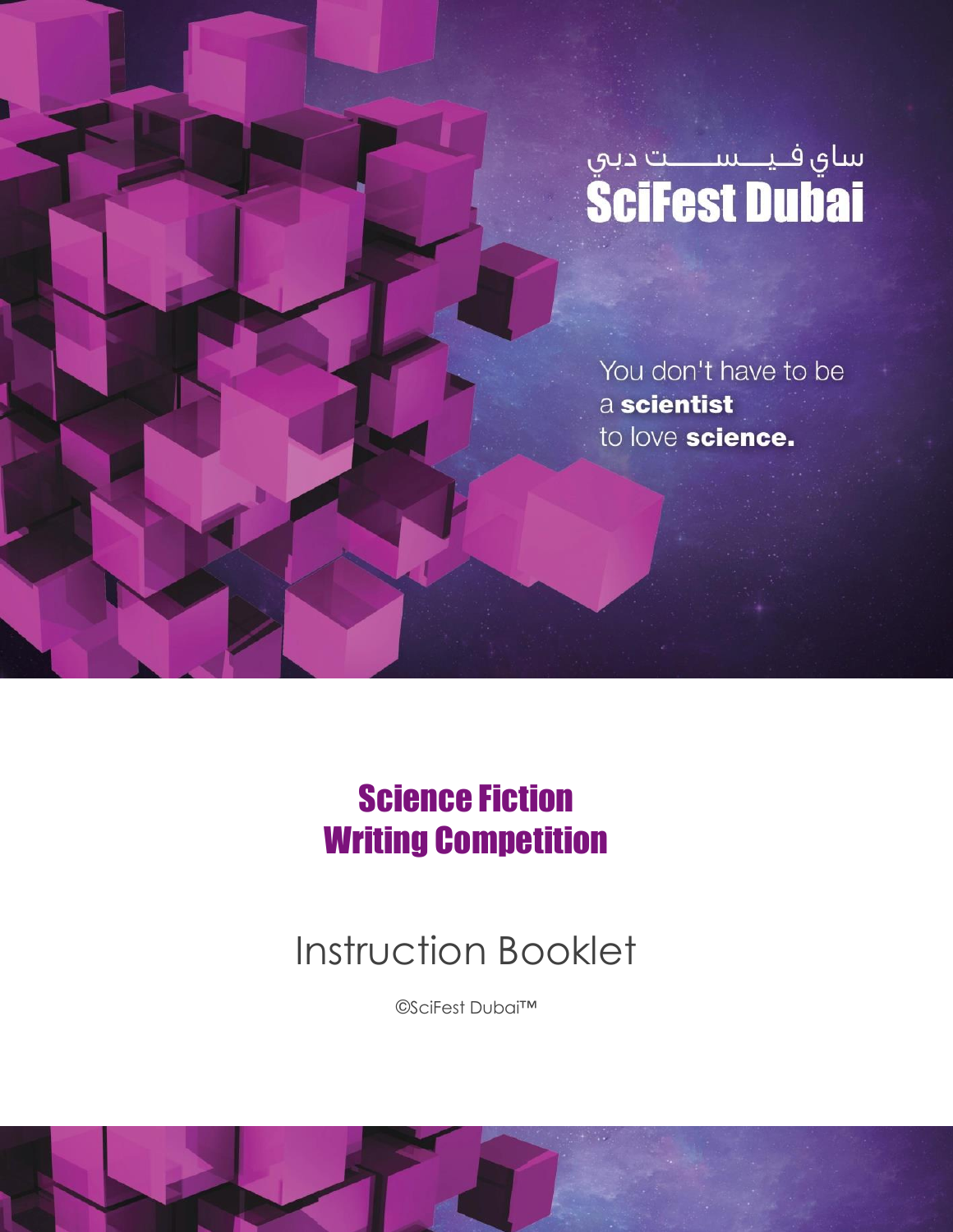

## Table of Contents

Index

| Key Points, Prizes            | 2 |
|-------------------------------|---|
| Definition of Science Fiction | 3 |
| How to write Science Fiction  | 4 |
| Rules                         | 5 |
| Points to Keep in Mind        | 6 |



Page

*©* SciFest Dubai 2015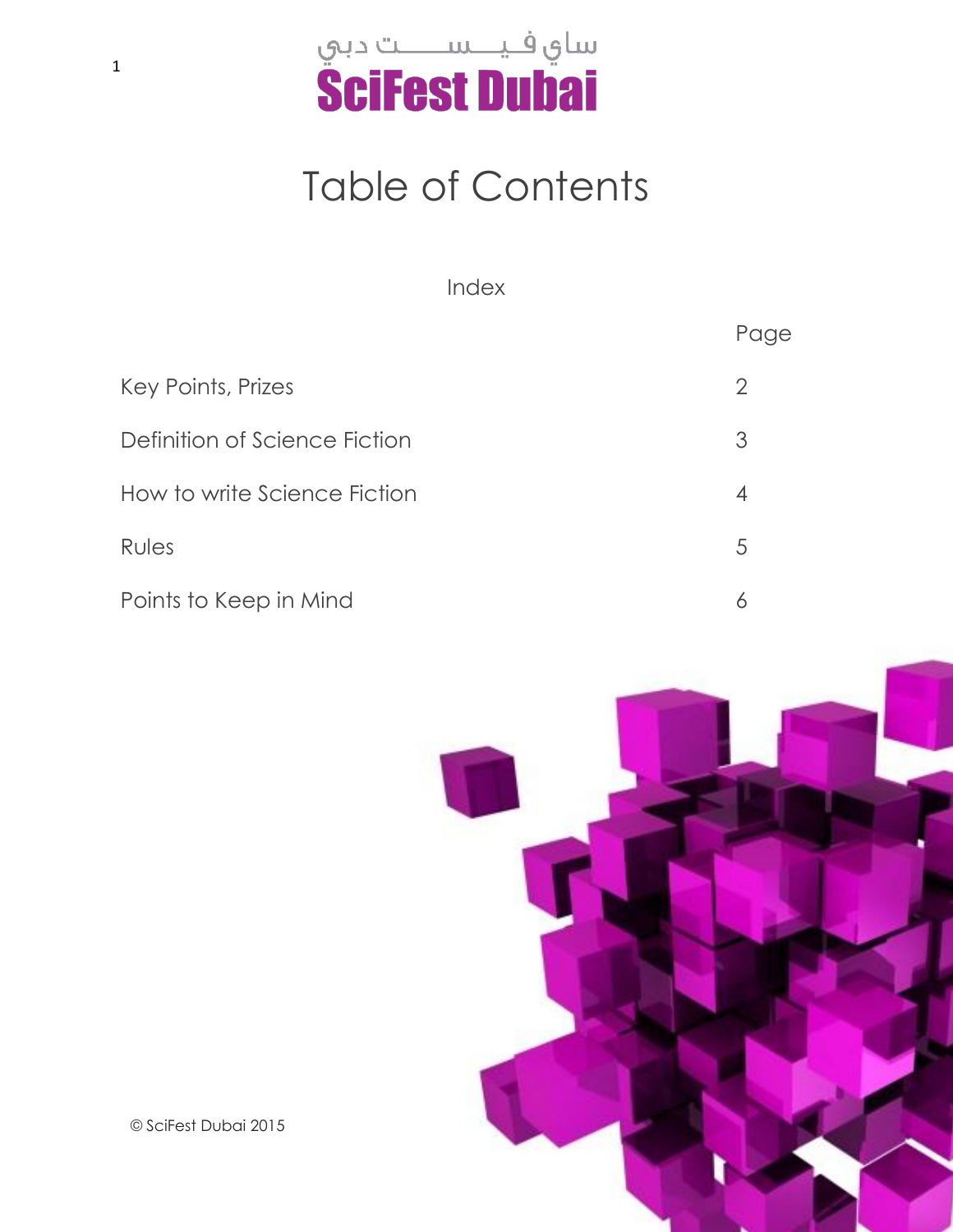

# Aims of the Writing Competition

#### **Key Points:**

- There are two categories: Category 1: Ages 12-15 Category 2: Ages 16-21
- Three winners will be selected under each category by the SciFest writing competition coordinator and a panel of judges.
- Do not submit stories that fall under the Fantasy genre.
- Word limit: 500 words minimum, 8,000 words maximum.
- Deadline to submit your sci-fi story: **20 September 2015**
- The theme of the sci-fi writing competition is: **Intelligent Optimism** (Feel free to interpret that literally, metaphorically, or any way you like)

#### **Prizes:**

- All participants will receive a certificate of participation.
- The top 10 stories will be compiled in a book.
- The top 3 stories under each category will be published in the emagazine for gifted writers: Phoebus Online | www.phoebusonline.com

#### **Sci-Fi Writing Competition Coordinator:**

Margaret Smallpeice | margaret.s@scifestdubai.com

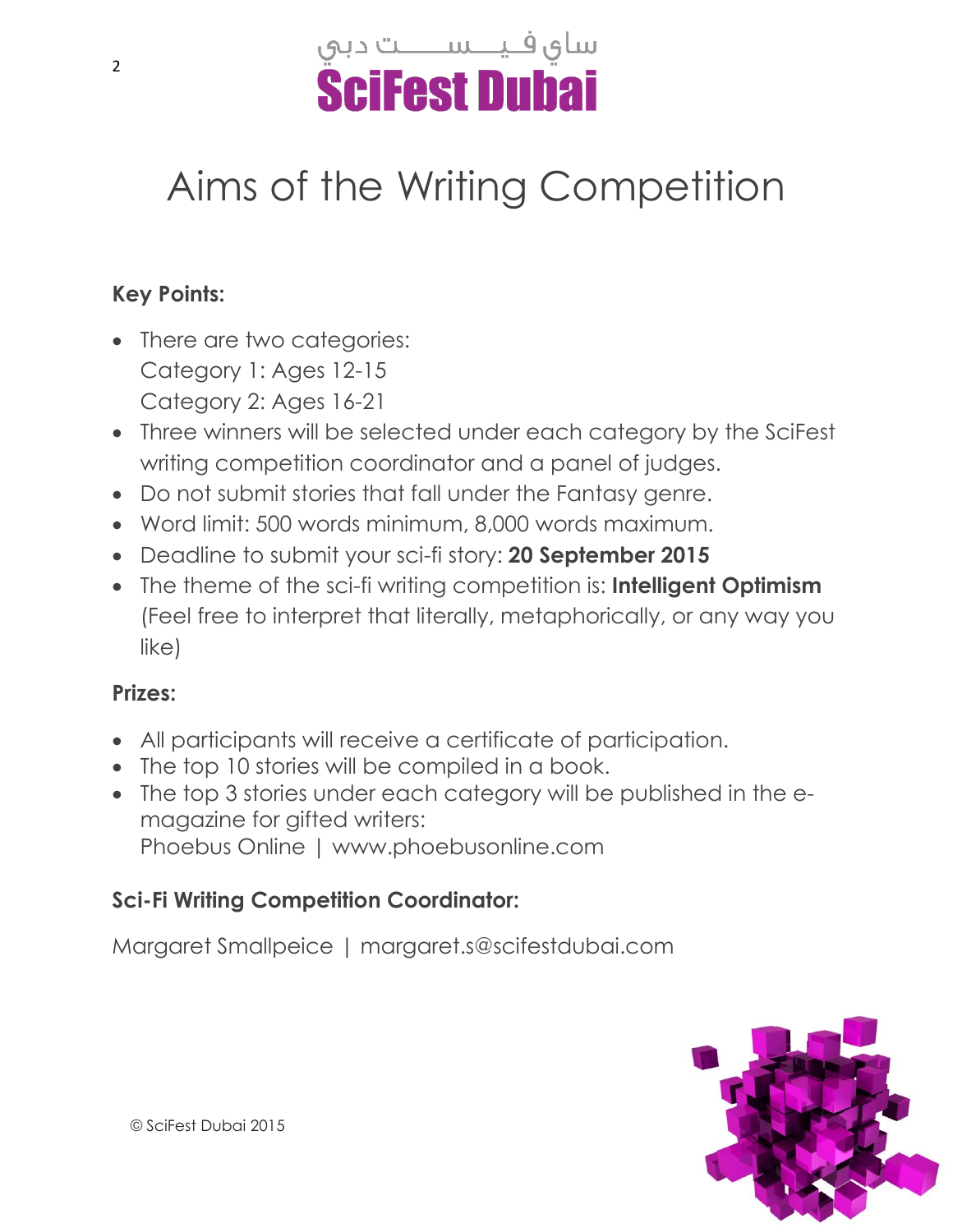

## Definition of Science Fiction

Science fiction is a genre of fiction in which the stories often tell about science and technology of the future. It is important to note that science fiction has a relationship with the principles of science—these stories involve partially true partially fictitious laws or theories of science. It should not be completely unbelievable, because it then ventures into the fantasy genre.

The plot creates situations different from those of both the present day and the known past. Science fiction texts also include a human element, explaining what effect new discoveries, happenings and scientific developments will have on us in the future.

Science fiction texts are often set in the future, in space, on a different world, or in a different universe or dimension.

Early pioneers of the genre of science fiction are H. G. Wells (*The War of the Worlds*) and Jules Verne (*20,000 Leagues Under the Sea*).

Some well-known 20th century science fiction texts include *1984* by George Orwell, *Brave New World* by Aldous Huxley. In addition, some of the more popular and well-recognised 20th century authors are Isaac Asimov, Arthur C. Clarke, Ray Bradbury, Stephen Baxter, and Robert Heinlein.

*© 2005 NCTE/IRA.*

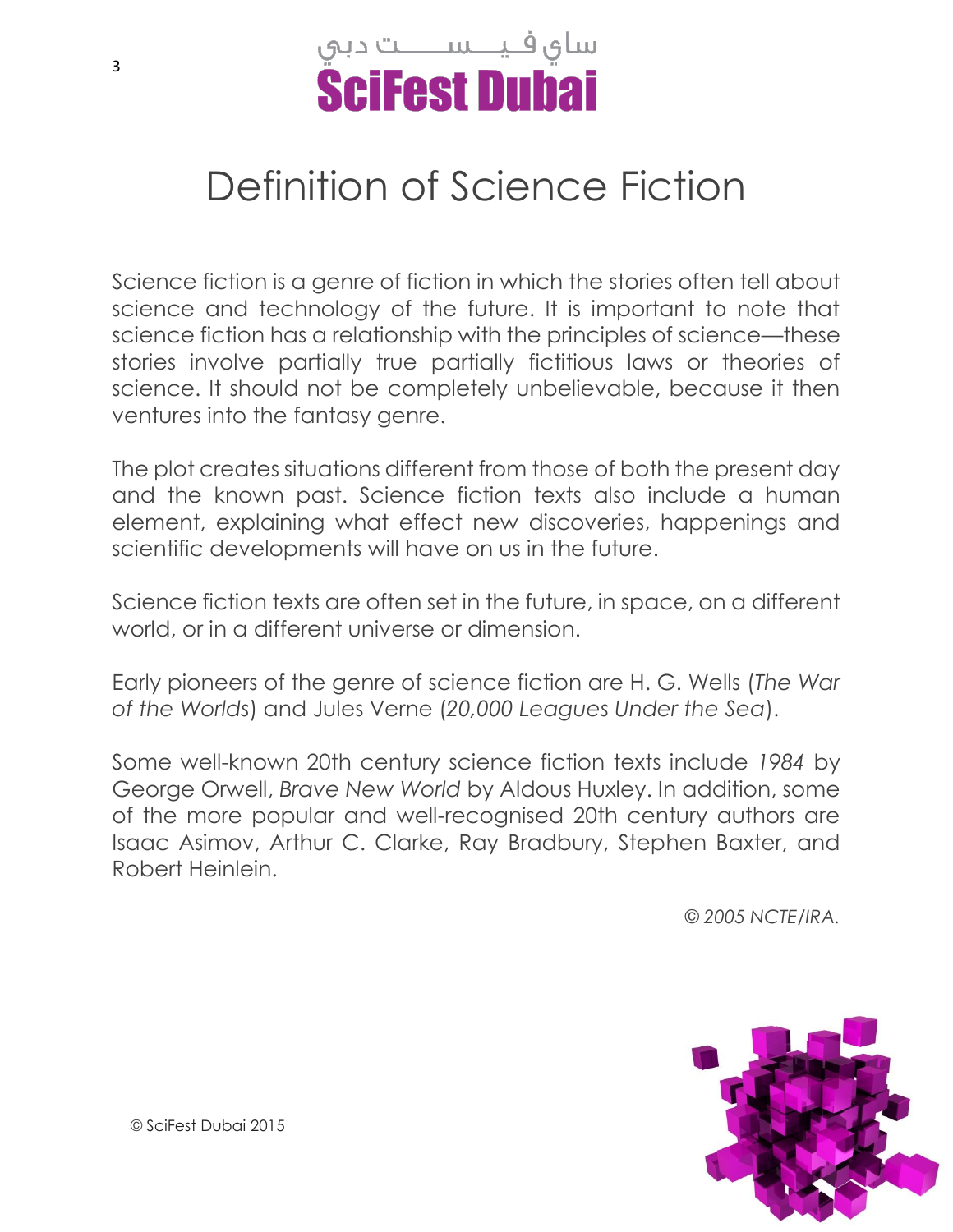

### How to Write Science Fiction

**Find a general topic**; this applies to any book. To write science fiction, you need to know a little about science fact, so search for your topic in modern science books, articles and magazines, or talk to a scientifically-inclined person. Write down anything interesting until you find the right topic for you.

Ask yourself "What if?" Remember, this is fiction. Play off your main scientific topic, but you can get a little crazy with it. E.g. science can't really successfully clone humans yet, but what if it could?

**Decide what your main conflict will be:** Man vs. Technology, Man vs. Man, etc. Aliens are probably the most popular enemy for science fiction books (and technology the most popular weapon against them), but don't be afraid to step out of the box.

**Decide your setting and time period**. Most science fiction happens in the near future and involves more than just planet earth, but there are lots of different types of science so don't feel bound to this scenario. Remember to stay within the limits of the time period you choose – if you choose only five years into the future, for example, we probably haven't developed flying cars yet.

**Know the difference between science fiction and fantasy**. Science fiction is more about scientific occurrences that could happen in this world, or aliens and amazing inventions. Fantasy is about events that are impossible to happen in this world, and usually has magic and creatures like elves or ogres.

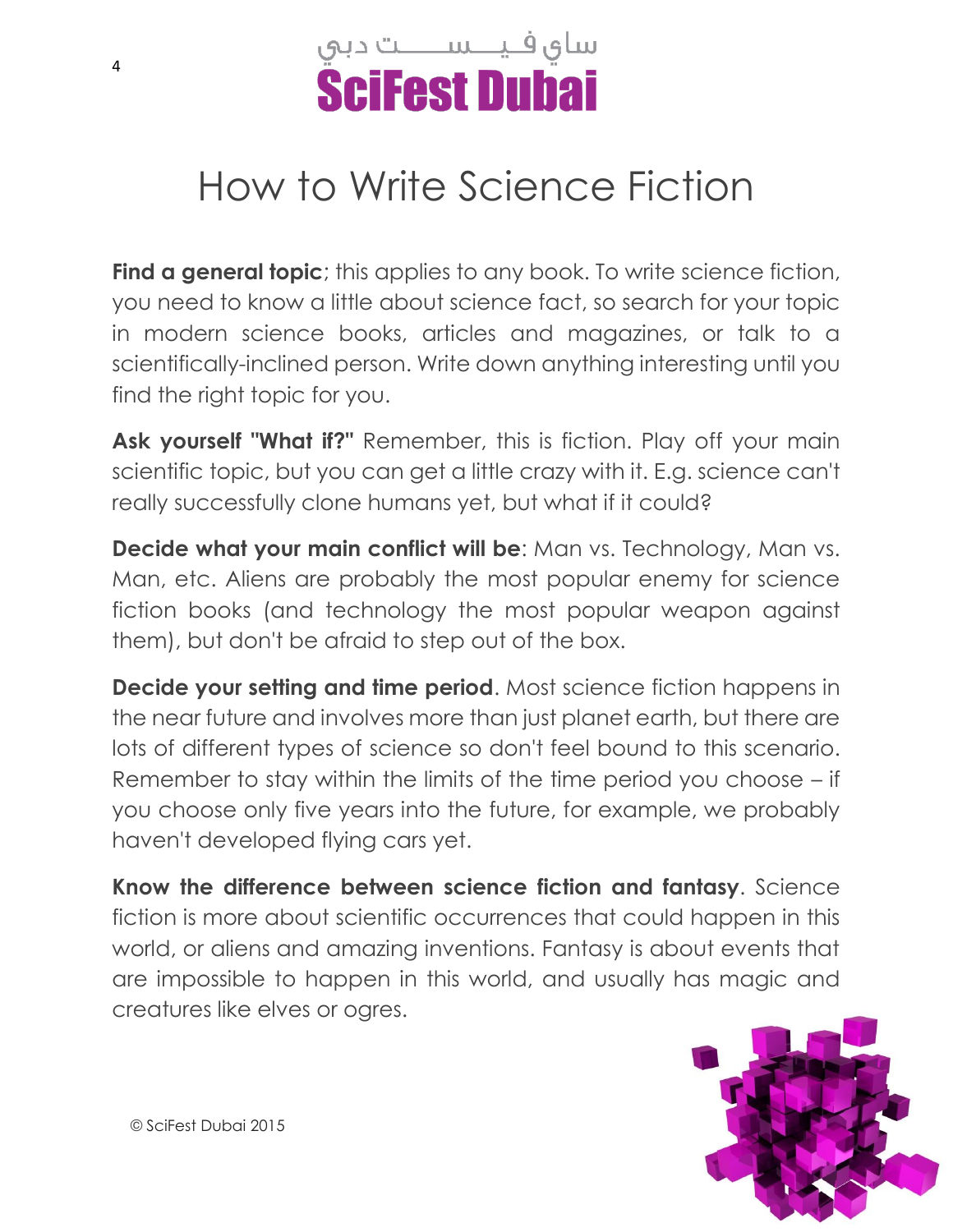



**Know the structure of a story**. Stories have a structure with an initial incident, or starting struggle, that escalates into a "dark moment" in which all seems lost for the main character, and then turns into a climax followed by a resolution.

**Make sure you know what all of your characters want**. Characters are driven by a goal, or want, and this should form the foundation of their behaviors. For instance, a character who wants to travel to a new existence may actually want to win the love and admiration of a fellow being, and the story plot will be driven by this double want.

**Choose your characters**, then write your basic outline. If you're not an outline person, then go ahead and dive into the first lines or prologue. Good luck!

*© WikiHow*

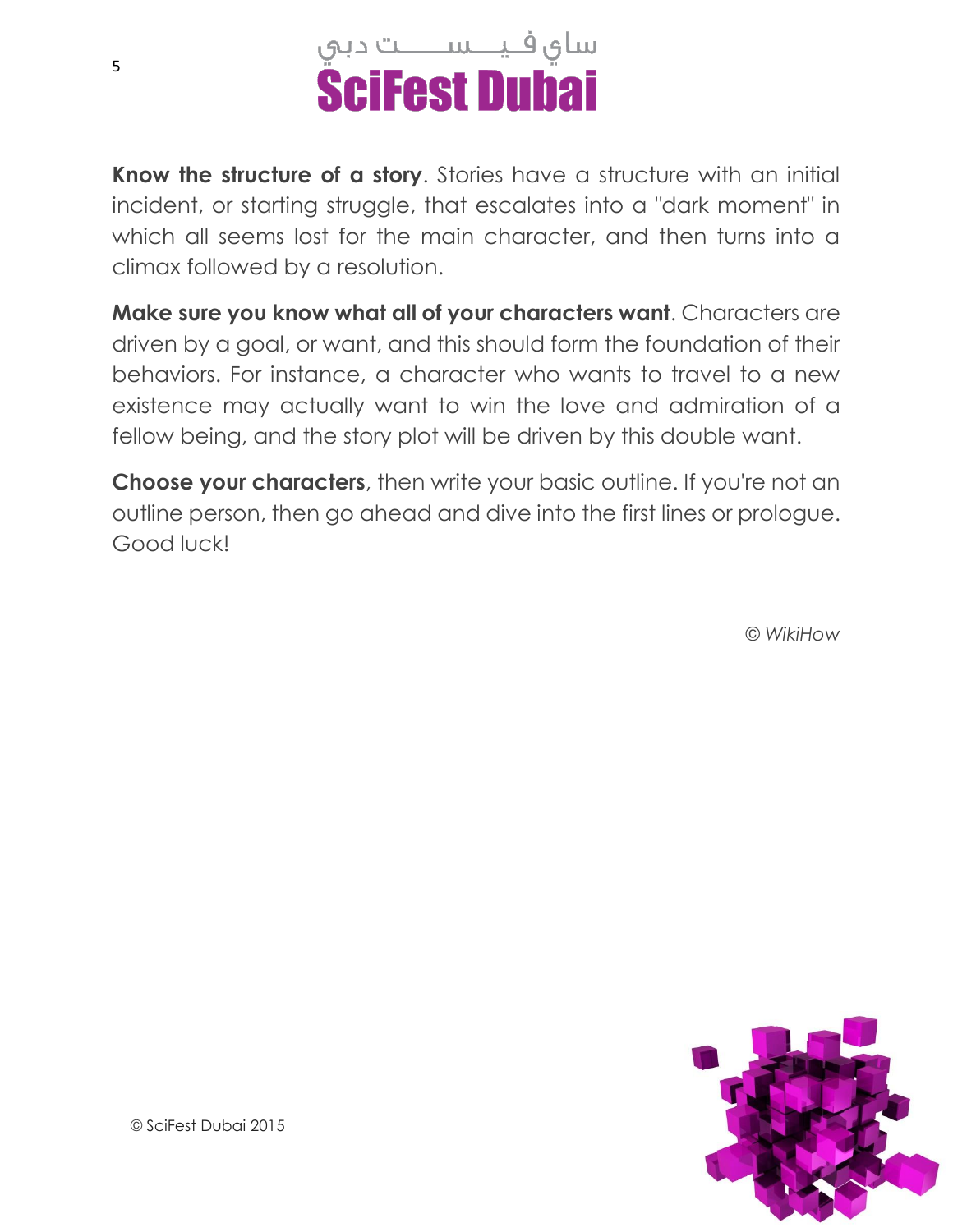

### Rules

The decision of the SciFest Writing Competition Coordinator and the judges will be final. There will be no discussion or negotiation on the results.

The most important rule is to read and re-read the rules below. Noncompliance will result in disqualification.

- 1. Be sure to register your story here or on the SciFest Dubai website.
- 2. Only participants between the ages of 13-21 may apply.
- 3. Plagiarism will result in summary disqualification.
- 4. Submit your story before the deadline.
- 5. Stick to the word limit (500-8,000 words)
- 6. Ensure your work is proof read.
- 7. Save as PDF
- 8. Name the PDF document as follows: Your name followed by SciFestWriting (e.g. John Smith SciFestWriting)
- 9. Email the PDF document to margaret.s@scifestdubai.com
- 10. Ensure the subject in your email is 'SciFest Writing Competition'

#### **Deadlines**

Registration deadline: 5th September 2015 (register [here\)](https://docs.google.com/forms/d/1wUudqcxeb_MLJwhY0xt3LRvuKH2sLRmJe_MKWcNhd_s/viewform?usp=send_form)

Submission deadline: 20th September 2015